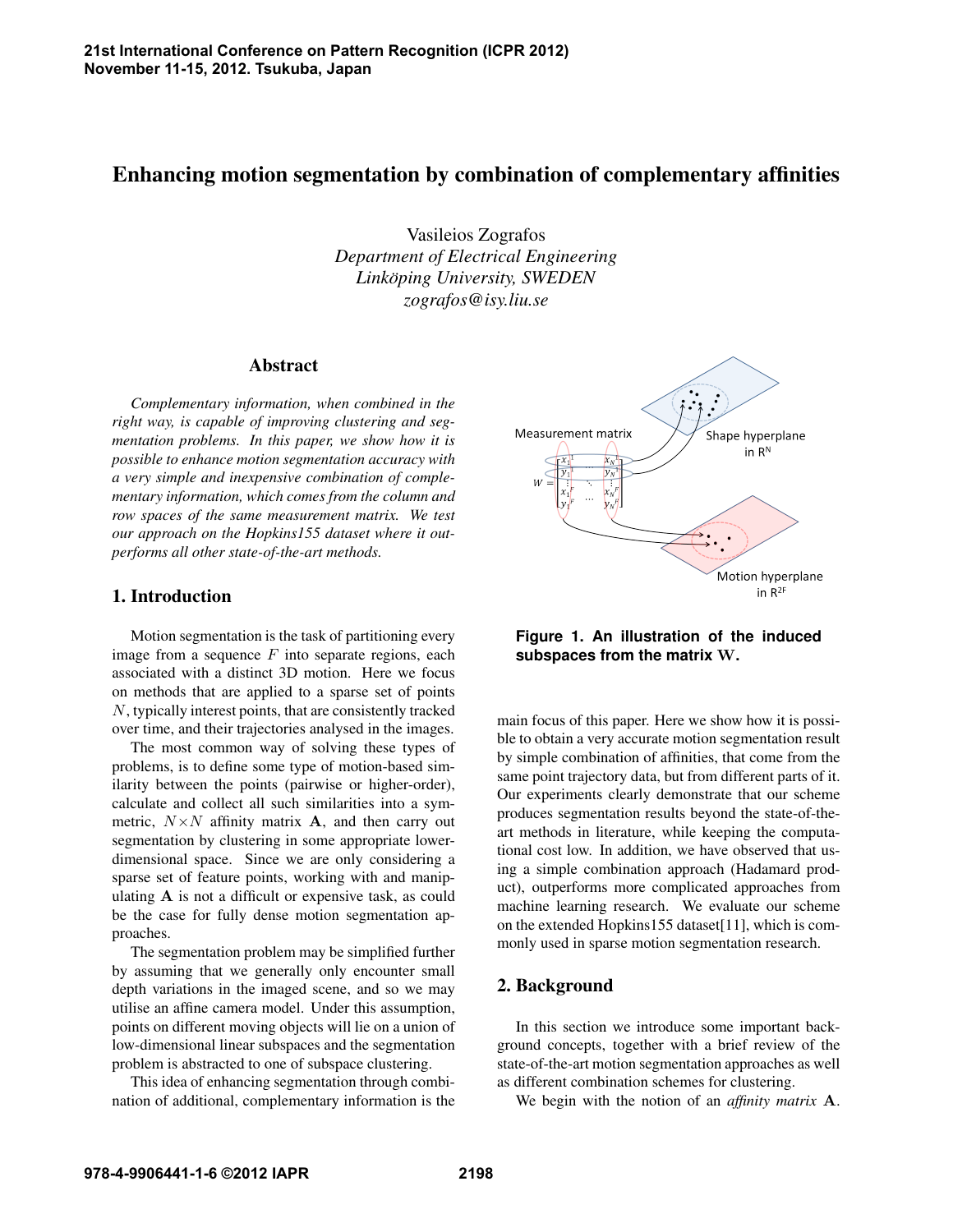Given N feature points and an appropriate similarity measure, an affinity matrix is the  $N \times N$  symmetric matrix that contains all pairwise similarities between the points in the scene. Once we have an affinity matrix, we can obtain the segmentation by standard clustering approaches, such as spectral clustering [8].

The next concept is that of a 2F×N *measurement* matrix W, under an affine camera model. The rows of  **contain the coordinates of all the**  $N$  **feature points in** *each view*, whereas its columns contain the  $x, y$  coordinates of each point across *all views* F:

$$
\begin{bmatrix} x_1^1 & \dots & x_N^1 \\ y_1^1 & \dots & y_N^1 \\ \vdots & \ddots & \vdots \\ x_1^F & \dots & x_N^F \\ y_1^F & \dots & y_N^F \end{bmatrix} = \begin{bmatrix} \mathbf{m}_1 \\ \vdots \\ \mathbf{m}_F \end{bmatrix} \begin{bmatrix} \mathbf{X}_1 & \dots & \mathbf{X}_N \\ \mathbf{Y}_1 & \dots & \mathbf{Y}_N \\ \mathbf{Z}_1 & \dots & \mathbf{Z}_N \\ 1 & \dots & 1 \end{bmatrix}.
$$
  
\n
$$
W_{[2F \times N]} = M_{[2F \times 4]} \qquad S_{[4 \times N]} \qquad (1)
$$

As we can see W factors into a *motion* matrix M containing all the 2×4 projection matrices, and a 3D *shape* matrix S. Observe that rank $(W) \leq 4$ .

Assuming for simplicity a single object in the scene, then each column of  $W$ , defines a point on a 4D linear subspace (hyperplane) embedded in  $\mathbb{R}^{2F}$  (see Fig. 1). This hyperplane, contains the motion trajectories of all the points on the 3D rigid object. Furthermore, we may obtain every point on the hyperplane as a linear combination of 4 basis columns from W. If we do the same for the rows of W we obtain a different 4D hyperplane, this time in  $\mathbb{R}^N$ . The points contained therein, each represent the coordinates of the 3D shape in a single view. Again, we may synthesise the shape of the object in *any* novel view by a linear combination of 4 rows of  $W$  (see [13]). Obviously these two spaces are related and provide complementary information that may be utilised to improve motion segmentation. This hypothesis as well as whether the combination can be carried out in a simple way, are the two questions we will try to examine.

Motion segmentation. The column based method was initially used by [10] for motion segmentation and 3D reconstruction. They used SVD to factor  $W = U\Sigma V^T \Rightarrow M = U\Sigma^{\frac{1}{2}}$ ,  $S = \Sigma^{\frac{1}{2}}V^T$ , in a similar fashion to (1), and obtain a pairwise affinity via  $\mathbf{Q} = \mathbf{V}\mathbf{V}^T$ .

The majority of the motion segmentation methods in literature, use the same approach and cluster directly on the induced hyperplane(s). Where they differ, is on the way they define their motion affinity. So for example (SSC) by [3] exploits the sparsity of representation between points on the same subspace as a form of affinity. (SCC) [1] iteratively clusters points based on the polar

curvature between the trajectories. The (SC) method by [7] generates a pointwise affinity matrix directly from a reduced column V. The affinity is then defined as

$$
\mathbf{A}(i,j) = \left(\frac{v_i^T v_j}{\|v_i\| \|v_j\|}\right)^2, \tag{2}
$$

where  $v_i, v_j$  are columns of **V**. (2) is simply the first principal angle between the subspaces inside a cosine kernel. More recently, [12] have introduced a method (SLBF) that iteratively fits linear subspaces from a local neighbourhood of points, the size of which is determined automatically.

The row based approach for motion segmentation was identified by [13] (LCV), where they synthesised probable motion trajectories of feature points using 4 basis rows from  $W$ , and compared them with the actual trajectories to define a motion affinity for segmentation.

Combination schemes. Combination of information in order to improve segmentation or clustering results has been examined in machine learning literature. We may briefly categorise combination methods into two types: ones that perform the fusion on the affinity level and those that combine the final labelling.

In the first category, we have the simple addition or componentwise product (Hadamard) between the matrices. This can be further extended by a weighted combination and multi-view expansion of the affinity matrices [2]. More advanced methods such as the coregularisation by [6] that enforce clustering agreement or the co-training method by the same authors [5] where the graph structure of one affinity matrix is modified by the clustering results of the other, are also of interest.

In the second category, multiple clusterings are performed separately and their results are combined in the end. Here we test the clustering ensemble method by [9] that uses a set of consensus functions to determine the correct clustering, and the graph approach by [4].

#### 3. Method

As mentioned previously, we exploit the fact that there is a clear relationship between the two linear subspaces induced by the matrix W. Although each subspace contains different information (shape and motion) they are related since they originate from the same data.

Our combination is done on the affinity level by generating an affinity matrix from the shape information (column-based) and one from the motion trajectories (row-based). We combine the two matrices with a simple Hadamard product. Once the combined affinity matrices have been generated, we perform the segmentation using spectral clustering. For the column-based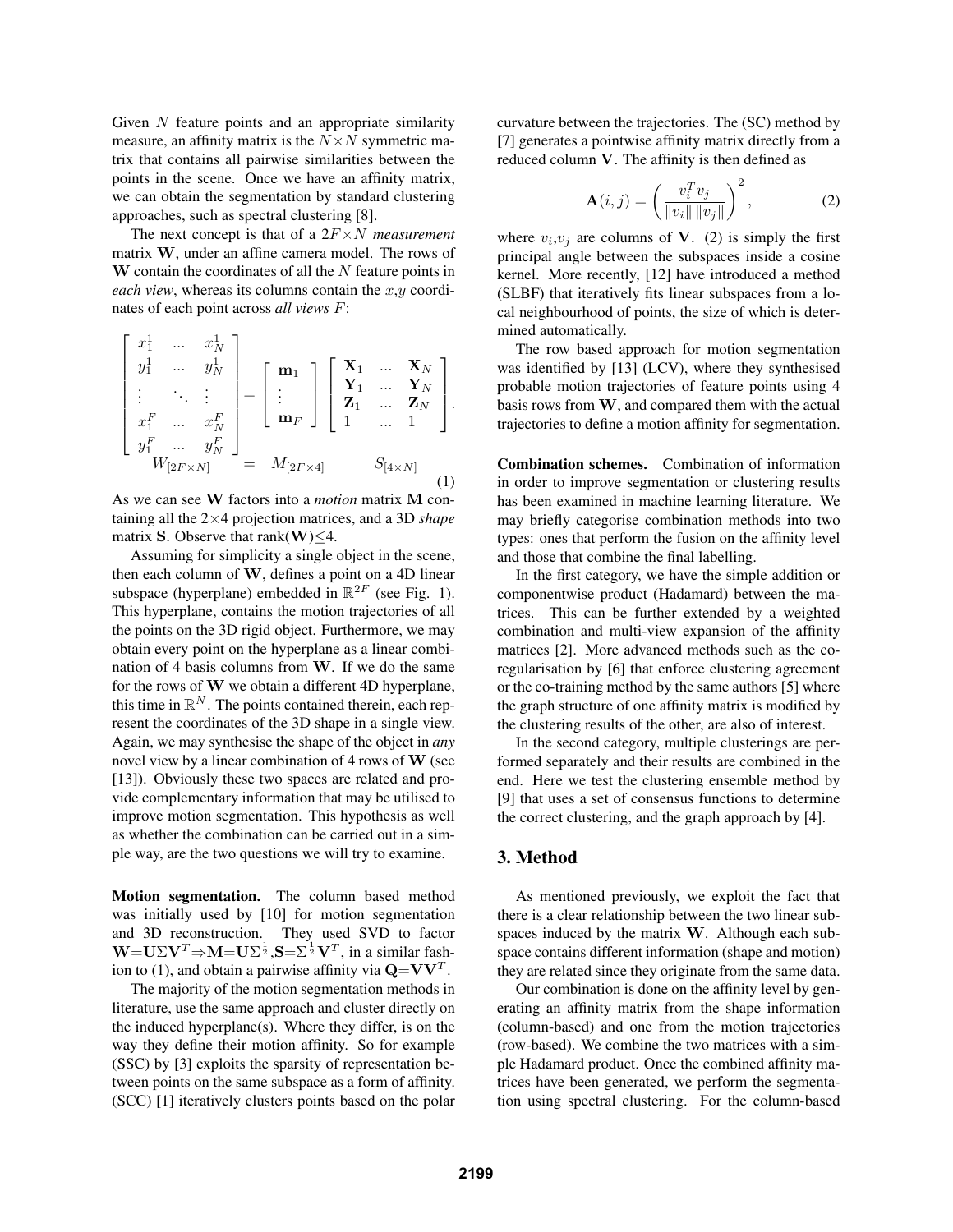|                        | <b>SC</b> [7] | <b>LCV</b> [13] | <b>SCC [1]</b> | <b>SLBF</b> [12] | <b>SSC [3]</b> | <b>HAff</b> | HEigen    |
|------------------------|---------------|-----------------|----------------|------------------|----------------|-------------|-----------|
| Mean error $\%$ / Var. | 2.10/0.0      | 2.34/0.07       | 4.68 / 0.25    | 1.71/0.0         | 1.47/0.06      | 1.63/0.04   | 1.14/0.01 |
| Average time (sec)     | 4.87          | 1.47            | 1.61           | 9.98             |                | 6.34        | 5.28      |

**Table 1. Comparison between motion segmentation methods in literature and our combination scheme, on the Hopkins155 dataset.**

|                       | Mean error $%$ |
|-----------------------|----------------|
| Co-regularisation [6] | 4.17           |
| MCLA [9]              | 2.36           |
| H BGF [4]             | 2.09           |

#### **Table 2. Advanced information combination approaches.**

affinity we use a reformulation of (2) and for the rowbased, the approach by [13]. An overview of the method shown in Algorithm 1.

| <b>Algorithm 1</b> Algorithm of proposed method                                           |
|-------------------------------------------------------------------------------------------|
| Generate n-way affinity matrix $E$ using LCV [13]                                         |
| $q_1=0, q_2=0;$                                                                           |
| for $\alpha = 1 \rightarrow 10$ do                                                        |
| ${\bf A}_R = ({\bf E}^2 + \alpha^2)^{-0.5}$                                               |
| quality $\leftarrow$ Spectral Clustering ( $\mathbf{A}_R$ )                               |
| <b>if</b> quality > $q_1$ then $\mathbf{A}_{ROpt} = \mathbf{A}_R$ , $q_1$ =quality        |
| end for                                                                                   |
| $[\mathbf{U}, \Sigma, \mathbf{V}]$ =SVD(W)                                                |
| for $\beta = 1 \rightarrow 10$ do                                                         |
| $\mathbf{X} = \mathbf{V}(:,1:\beta)$                                                      |
| $\mathbf{X}_0 = \text{diag}(1/\sqrt{\sum_{\text{col}} \mathbf{X}^2})\mathbf{X}$           |
| $\mathbf{A}_C = \left \mathbf{X}_0\mathbf{X}_0^T\right ^4$                                |
| quality $\leftarrow$ Spectral Clustering (A <sub>C</sub> )                                |
| <b>if</b> quality > $q_2$ then $\mathbf{A}_{\text{Copt}} = \mathbf{A}_C$ , $q_2$ =quality |
| end for                                                                                   |
| $A = A_{ROpt}$ * $A_{Copt}$                                                               |
| Labels= SpectralClustering $(A)$                                                          |
|                                                                                           |
|                                                                                           |

Note here that since we have two affinity matrices we need to optimise two kernel parameters  $\alpha, \beta$ . In this 2D space, it would be prohibitively expensive to do spectral clustering (i.e. eigen-decomposition) for every choice of parameters. The simple way around this is to generate the affinity matrices individually, thus solving the optimisation problem as independent 1D slices, and combine the results in the end. Although this might not necessarily be the global optimum in  $\alpha$ ,  $\beta$ -space, it gives very good results at a fraction of the cost.

#### 4. Experiments

In this section we test our approach against other methods in literature. All the tests have been carried

out on the Hopkins155 dataset [11], which contains 159 sequences of 2-5 motions with ground truth trajectory data. We have carried out 100 test runs for each method and quote the mean segmentation error and run-times over the whole dataset, averaged over all the test runs.

In Table 1, we compare the individual motion segmentation methods. SSC and SLBF are amongst the best but also amongst the slowest. Our affinity combination approach (HAff) is shown in the 7th column. We see that this is a much improved result than the individual SC and LCV methods and comparable to the state-of-the-art.

In addition, we have tested the combination in the eigen-space instead of in the affinity space. That is, during spectral clustering, we obtain the row-normalised  $N\times k$  matrix Y on which we run the clustering step. Y contains the  $k$ -largest eigen-vectors of the affinity matrix  $A$ , where k is the number of objects in the scene. We then create the  $N \times N$  matrix  $\mathbf{K} = \mathbf{YY}^T$  and we use that for the information fusion. Thus in the same way as in Algorithm 1,  $\mathbf{K} = \mathbf{K}_{Root} \cdot \mathbf{K}_{Copt}$ , and the final steps of the spectral clustering are done on the  $K$  matrix instead, without the need for an additional eigendecomposition. The results, shown in the last column (HEigen) of Table 1. We see that this type of Hadamard combination has a dramatic effect in the overall missclassification error, and is also slightly faster than the affinity-level combination.

We now look at the more complicated combination schemes such as co-regularisation [6] and the clustering ensemble methods [9, 4]. For the latter shown in Table 2. We see that only the HBGF method slightly improves the segmentation over the individual results, but it is still far away from the affinity-based and eigenbased Hadamard products.

To illustrate exactly how important it is to combine complementary information, we also show in Table 4 the Hadamard products for the 10 row-based only and 10 column-based only affinity matrices from Algorithm 1, both unweighted and weighted by their clustering quality. That is, affinity matrices with poor clustering scores, will be suppressed as  $\mathbf{A} = \prod_{i} \mathbf{A}_i^{1-q_i}$ , where  $q_i$ is the normalised distortion error. We see that none of the scores in Table 4 are anywhere near those in Table 1. These results suggest that the improvement does not come from the Hadamard product alone but also from